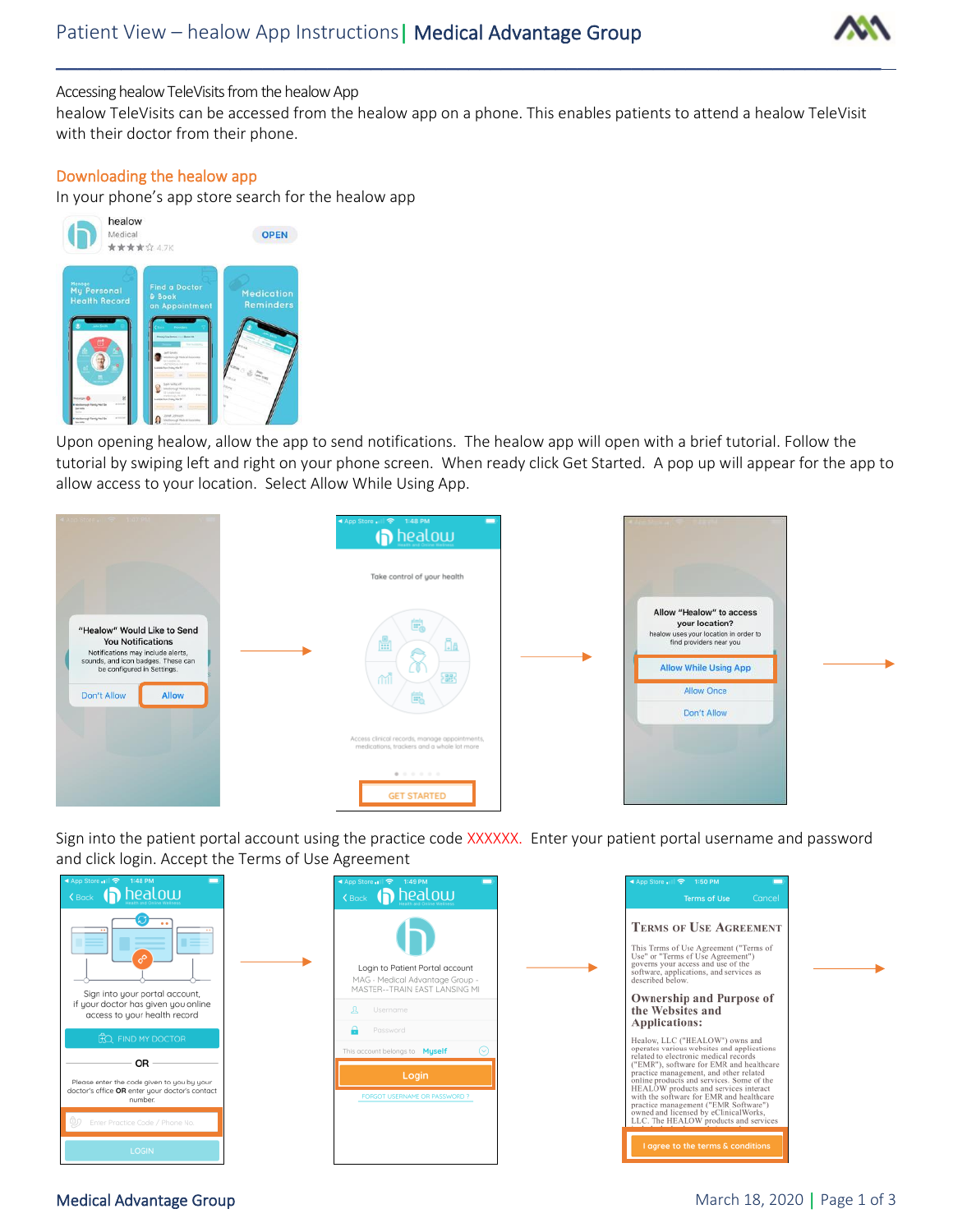

Create a 4 digit pin and confirm. Turn on touch ID if desired. Setup the hello2healow by clicking next.



Accept the Terms of Use Agreement. Allow access to the phones microphone. Allow access to the phones camera.



Verify your telephone number. Enter the 4 digit code texted to your phone. Complete enrollment. Your patient dashboard will open.